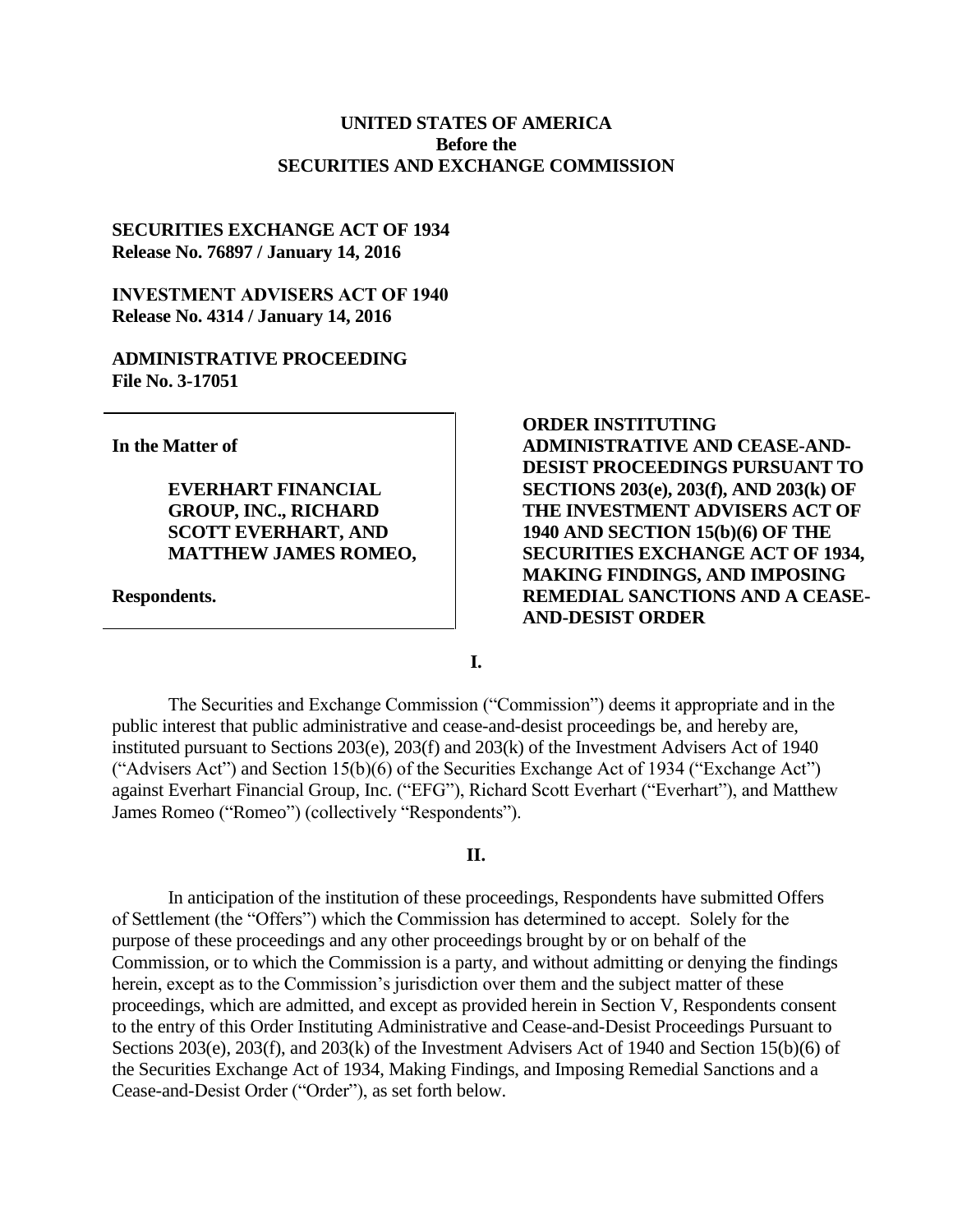On the basis of this Order and Respondents' Offers, the Commission finds<sup>1</sup> that:

#### **SUMMARY**

1. Since 2010, EFG, a registered investment adviser, has principally invested its clients in the mutual funds offered by a single family of mutual funds (the "Mutual Fund Complex"). This Mutual Fund Complex offers two share classes to investment advisers and the only meaningful difference between them is that one share class charges "12b-1 fees" and the other does not.<sup>2</sup> Despite significantly higher fees, some adviser representatives at EFG nearly always invested non-retirement individual advisory accounts in shares that charged a 12b-1 fee, which was paid to EFG's principal owners, who also were licensed registered representatives of a registered broker-dealer. Receipt of 12b-1 fees not only created a conflict of interest that was not adequately disclosed to EFG's clients, but favoring 12b-1 funds over others was inconsistent with EFG's duty to seek best execution for its clients. In addition, EFG had several compliance failures, including the lack of annual compliance reviews for several years, and also issued insufficient disclosures regarding the receipt of 12b-1 fees. As a result, EFG violated Sections 204, 206(2), 206(4), and 207 of the Advisers Act and Rules 204-3(a), 204-3(b)(1) and (2), and 206(4)-7 thereunder. Likewise, EFG's president and majority owner – Everhart – violated or caused violations of Sections 204, 206(2), and 206(4) of the Advisers Act and Rules 204-3(a), 204-3(b)(1) and (2), and 206(4)-7 thereunder and EFG's Chief Operating Officer and minority owner – Romeo – violated or caused violations of Sections 204, 206(2), and 207 of the Advisers Act and Rules 204-3(a) and 204-3(b)(1) and (2) thereunder.

<sup>&</sup>lt;sup>1</sup> The findings herein are made pursuant to Respondents' Offers of Settlement and are not binding on any other person or entity in this or any other proceeding.

 $2$  Many mutual funds offer different share classes with varying fee structures, including, "Investor" shares and so-called "Institutional" shares. Investor shares are available to the general public, but usually carry what are known as "12b-1" fees to cover fund distribution and shareholder service expenses pursuant to Section 12(b) of the Investment Company Act of 1940 and Rule 12b-l thereunder. These fees are deducted from mutual fund assets on an ongoing basis and are paid to the fund's distributor. In turn, these fees are passed on to the broker-dealers and registered representatives whose customers own the shares. Institutional shares, by contrast, are available only to certain investors, primarily depending on the amount invested and those who invest through registered investment advisers. These shares have no up-front or deferred sales charges and often do not have a 12b-1 fee. As a result, an investor who purchases Institutional shares of a mutual fund will pay lower fees over time – and keep more of his investment returns – than an investor who owns Investor shares of the same fund.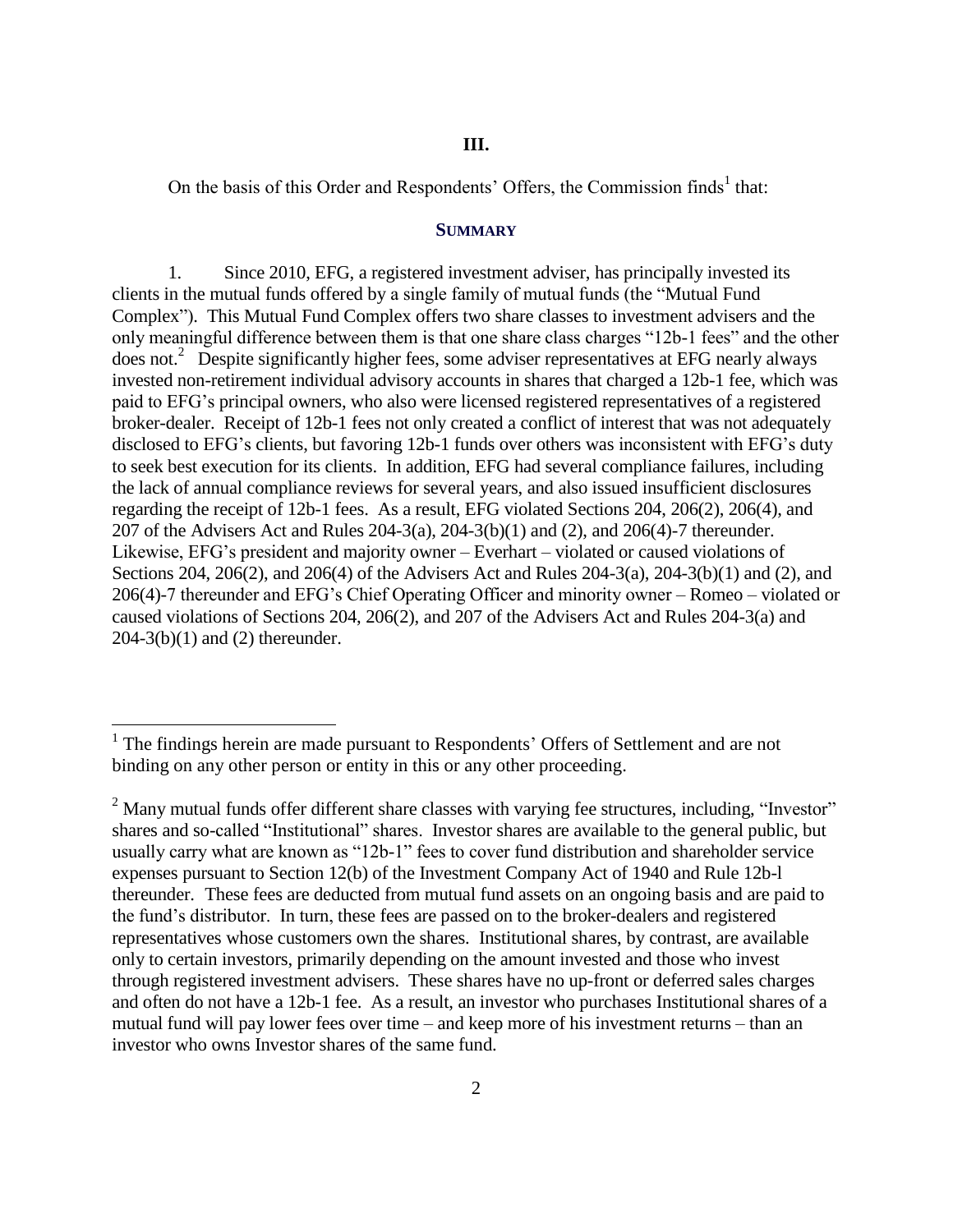#### **RESPONDENTS**

2. EFG is an Ohio corporation with its principal place of business in Dublin, Ohio. EFG registered with the Commission as an investment adviser in December 1995. As of December 31, 2014, EFG reported \$250 million of assets under management.

3. Richard Scott Everhart, age 48, is a resident of Dublin Ohio. He is the founder and majority owner of EFG and currently serves as its President. Everhart was EFG's Chief Compliance Officer from July 1995 through November 2014. He is also an investment adviser representative ("IAR") of EFG since starting the company. Everhart holds Series 6, 7, 26, 63, and 65 licenses and since January 2009, he has been a registered representative of a broker-dealer ("Broker") that is registered with the Commission.

4. Matthew James Romeo, age 37, is a resident of Dublin, Ohio. He joined EFG in 1999 and is a minority owner. Romeo has been an IAR at EFG throughout the relevant time period. Romeo officially became Chief Operating Officer in 2012 and Chief Compliance Officer in November 2014. He holds Series 7, 24, 53, 63, and 65 licenses and has been a registered representative of the Broker since 2004.

## **FACTS**

#### **Background on EFG**

5. Everhart founded EFG in 1995. EFG provides investment advice and financial planning to non-high net worth individuals and, with only a few exceptions, recommends mutual funds to non-retirement advisory clients. EFG is compensated for providing advisory services with a fee based on a percentage of a client's assets under management. EFG's IARs, who are also licensed representatives of a registered broker-dealer, also receive 12b-1 fees from EFG's clients' investments in mutual funds.

6. Initially, Everhart was responsible for finding and developing client relationships, preparing marketing materials, compliance, and selecting and implementing investment strategies. As EFG's business grew, Everhart hired new employees and investment adviser representatives. This included Romeo, who joined as an intern in 1999.

7. Over time, Romeo took on other jobs, such as administrative support and account manager, and in 2005, he took on the duties – but not the title – of Chief Operating Officer. In recognition of Romeo's increased responsibilities, he purchased an interest in EFG in 2007 and is currently the second largest shareholder in the company. Everhart formally named Romeo as Chief Operating Officer in 2012.

8. Everhart was also EFG's Chief Compliance Officer from 1995 until November 2014 when he promoted Romeo to that position. Although Everhart was EFG's Chief Compliance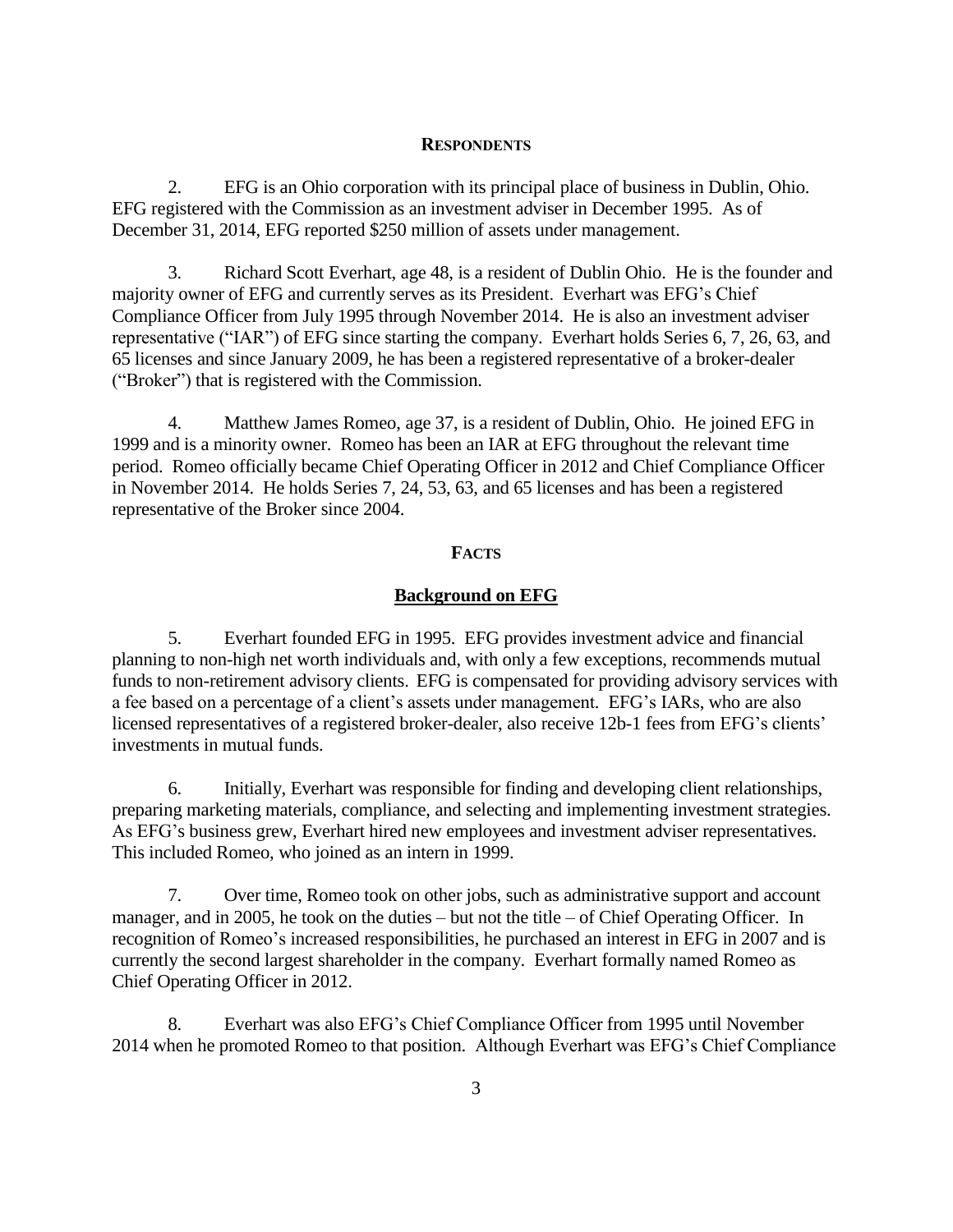Officer, during the relevant period Romeo oversaw, among other things, the annual update to EFG's Form ADV and Form ADV Part 2A ("Brochure") and was responsible for distributing these updates to clients. Romeo, with Everhart's approval, also signed EFG's Forms ADV since 2010. Even though Romeo has been responsible for EFG's day-to-day management since 2005, Everhart is the ultimate authority at EFG and oversees its entire operations.

9. In addition to their other duties, Everhart and Romeo are IARs of EFG and advise clients about investments and receive compensation. Everhart and Romeo not only develop investment strategies for their clients, but also identify and recommend specific investments. For non-retirement individual advisory clients, Everhart and Romeo nearly always bought shares offered by the Mutual Fund Complex that carry a 12b-1 fee.

10. All of EFG's IARs are registered representatives of the Broker, which acts as an introducing broker for EFG's clients. The Broker also provides various back-office and administrative services for EFG that include preparing client account statements and mailing mutual fund prospectuses.

## **EFG's Compliance Program**

11. EFG and Everhart did not perform required annual compliance reviews from 2008 through 2011 and in 2013 and 2014. Although the Broker did periodic inspections, these reviews were limited to EFG's contractual obligations with the Broker and focused on EFG's employees who are registered representatives of the Broker. These examinations did not cover EFG's overall advisory business and therefore were inadequate under the Advisers Act compliance rule, which requires that registered investment advisers such as EFG "[r]eview, no less frequently than annually, the adequacy of the policies and procedures [reasonably designed to prevent violations of the Advisers Act and its rules] and the effectiveness of their implementation."

# **Best Execution and EFG's Disclosures Regarding 12b-1 Fees**

12. All new EFG advisory clients sign an Investment Advisory Agreement ("IAA"). There were two versions of the IAA from 2010 through January 2014. Both versions disclosed the client's advisory fee. However, the client agreement used from 2010 through mid-2013 did not disclose 12b-1 fees. The agreement also did not disclose the conflicts of interest that are created by EFG's IARs' receipt of 12b-1 fees. There is also no mention about Everhart's and Romeo's practice of nearly always investing non-retirement advisory clients in share classes that generate 12b-1 fees ultimately paid to Everhart and Romeo.

13. EFG updated its client agreement in mid-2013. The revised version informs clients that "[EFG] and investment adviser representatives of EFG receive 12b-1 fees from certain mutual funds that are purchased by clients … . [EFG] will conduct due diligence regarding its fiduciary duties to clients before recommending any mutual fund that will pay 12b-1 fees." EFG, however, never did any due diligence when selecting a mutual fund share class, as it nearly always selected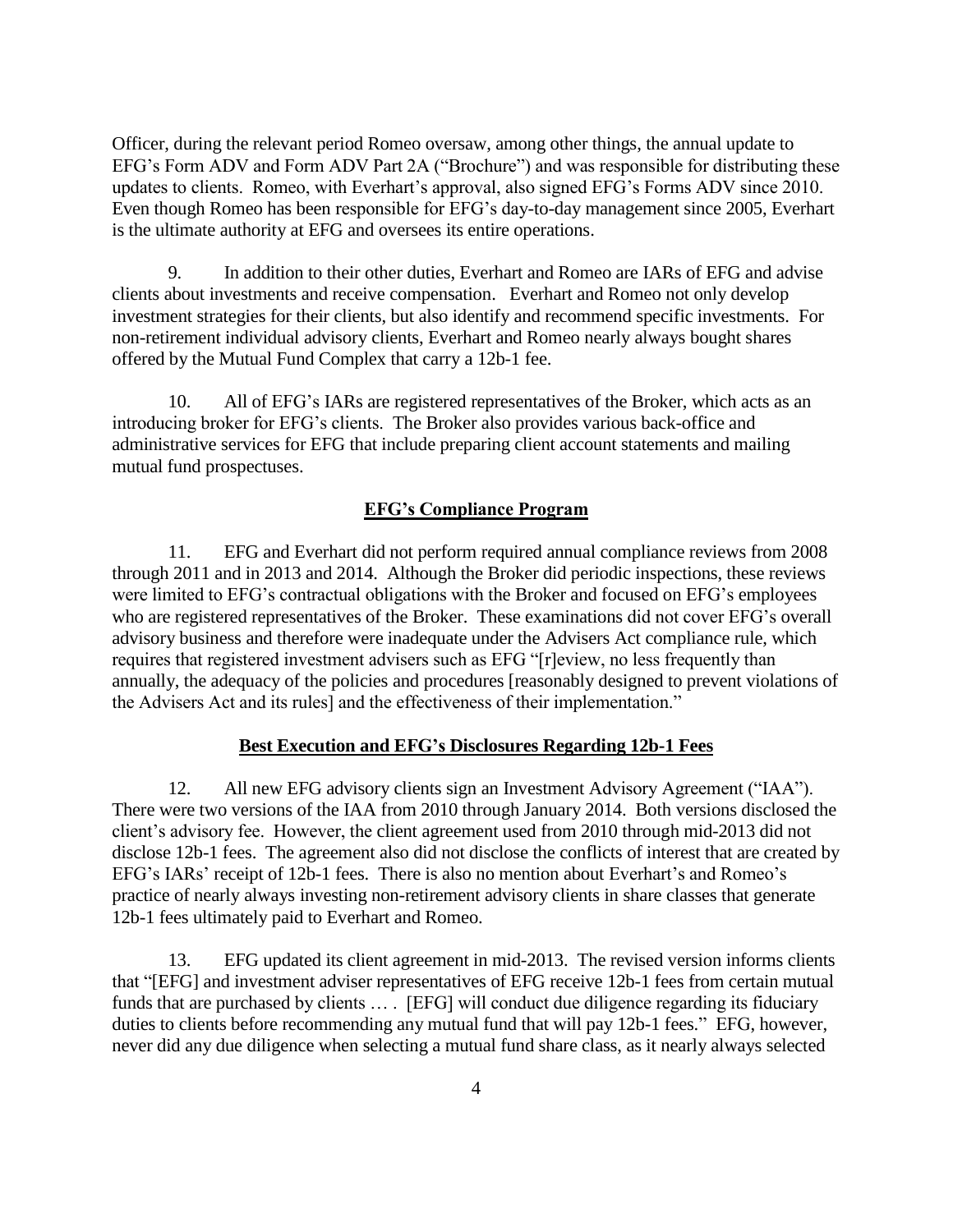shares that charged 12b-1 fees. EFG's "due diligence" was limited to picking a mutual fund and not a particular share class of that fund.

14. EFG revised its client agreement in January 2014 as a result of an SEC examination. For the first time, EFG notified clients that "[f]unds that include 12b-1 fees represent a conflict of interest." The revised agreement also stated that EFG's representatives "may receive 12b-1 fees from certain mutual funds… . Receiving 12(b)-1 fees represents an incentive for a registered representative to recommend funds with 12(b)-1 fees or with higher 12(b)-1 fees than funds with no fees or lower fees."

15. In addition to the IAA, new and existing clients receive a portfolio illustration which outlines a proposed investment strategy. This document summarizes a portfolio of investments and lists the fees and expenses for each mutual fund share class, including 12b-1 fees if charged by that fund class. The report does not compare different mutual fund share classes or list the fees and expenses associated with other share classes of the same fund. The portfolio illustration also includes Morningstar reports for selected mutual funds. These single-page reports describe, among other things, the mutual fund's investment strategy, performance, holdings, and fees. The portfolio illustration summarizes only those share classes EFG recommends – EFG does not provide clients with information for other share classes of the same mutual fund in which EFG clients will invest. Everhart, and Romeo did not inform their non-retirement individual advisory clients that they nearly always purchase mutual fund shares that charge a 12b-1 fee and do not discuss cheaper alternative share classes.

16. Section 206 of the Advisers Act imposes on investment advisers a fiduciary duty to act for the benefit of their clients. That duty includes, among other things, an obligation to seek best execution for client transactions – *i.e.*, "to seek the most favorable terms reasonably available under the circumstances." *In the Matter of Fidelity Management Research Company*, Investment Advisers Act Rel. No. 2713 (March 5, 2008) (*citing* Interpretive Release Concerning the Scope of Section 28(e) of the Securities Exchange Act of 1934, Exchange Act Rel. No. 23170, (Apr. 23, 1986). The Commission has stated in settled enforcement actions that an investment adviser failed to seek best execution when it caused a client to purchase a more expensive share class when a less expensive class was available.<sup>3</sup> Although EFG's non-retirement advisory clients were eligible to purchase institutional shares from the Mutual Fund Complex, Everhart and Romeo nearly always recommended a mutual fund share class that charged a 12b-1 fee. By not choosing mutual fund share classes with a view to minimizing transactional and ongoing costs, and by failing to disclose that best execution would not be sought for mutual funds with multiple share classes available, Everhart and Romeo failed to seek best execution on behalf of their individual advisory clients.

<sup>3</sup> *See In the Matter of Manarin Investment Counsel, Ltd.*, Investment Advisers Act Rel. No. 3686 (October 2, 2013) (settled matter) and *In the Matter of Pekin Singer Strauss Asset Management Inc.*, Investment Advisers Act Rel. No. 4126 (June 23, 2015) (settled matter).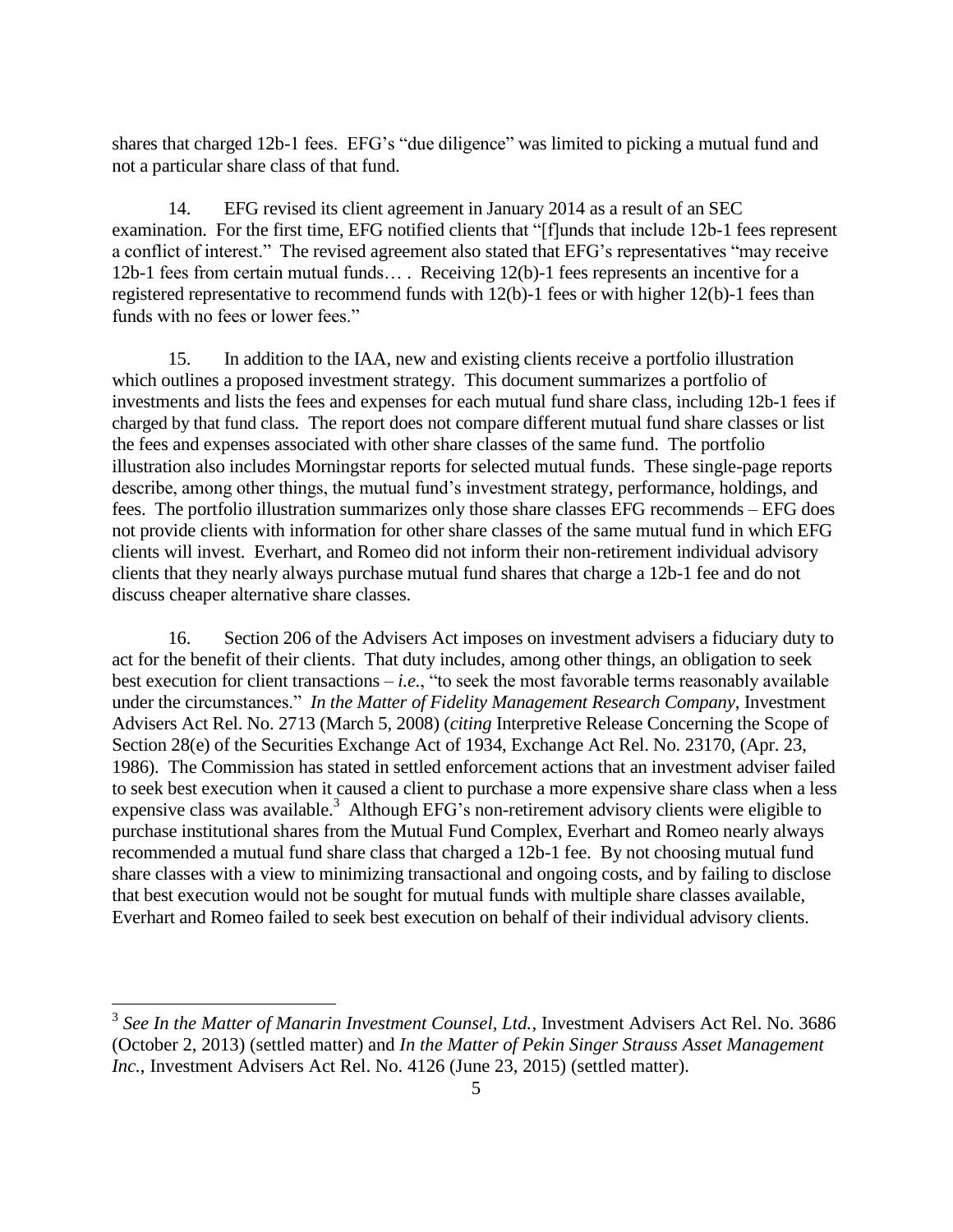17. New clients did not get EFG's Brochure. EFG also did not provide existing clients with an annual update to its Brochure or a summary statement of material changes. Instead, EFG sent a notice to clients informing them that a new Brochure was available and offered to send it to them.

18. EFG prepared and filed a Brochure in March 2011.<sup>4</sup> Items 5.E and 14.A of the Brochure require advisers to disclose fees they receive from the sale of mutual funds and compensation paid by third-parties for providing investment advisory services to clients, as well as the resulting conflicts and how the advisers address them. EFG's March 2011 Brochure informs clients that EFG and its IARs "may receive 12b-1 distribution fees" from mutual funds in connection with a client's investments and that these payments are in addition to EFG's advisory fees. However, there is no discussion about any conflicts of interest or Everhart's and Romeo's practice to invest certain clients in share classes that charge 12b-1 fees when corresponding share classes without such fees were available. EFG updated its Brochure in March 2012 and included the same language about 12b-1 fees as the prior version. This Brochure, however, was never filed on the Investment Adviser Registry Depository ("IARD") system.<sup>5</sup>

19. According to EFG, its Brochure was next updated on November 26, 2013 and from March 2012 until November 2013, EFG relied on its March 2012 filing. The IARD system, however, reflects that a Brochure signed by Romeo was filed on June 30, 2013. The June 2013 Brochure does not mention 12b-1 fees at all and omits language regarding 12b-1 payments that was in prior versions.

20. EFG's November 2013 Brochure does not discuss 12b-1 fees. There is no disclosure about 12b-1 fees paid to EFG's IARs and the attendant conflicts of interest created by these payments. In addition, there is still no disclosure about Everhart's and Romeo's practice of investing in share classes that charge 12b-1 fees when there are corresponding share classes available that do not.

21. EFG corrected its 12b-1 disclosures in March 2014 when it updated its Brochure in response to an SEC examination. For the first time, EFG disclosed its conflict of interest in its IARs' receipt of 12b-1 fees. The Brochure states: EFG's representatives "may recommend load or no-load mutual funds that charge [clients] 12(b)-1 fee" and they receive a portion of these 12(b)-1 fees." Clients are now told that these payments "could represent an incentive for [EFG] or your [IAR] to recommend mutual funds with 12(b)-1 fees or higher 12(b)-1 fees over mutual funds with no 12(b)-1 fees or lower 12(b)-1 fees and therefore creates a conflict of interest."

<sup>&</sup>lt;sup>4</sup> Form ADV was amended in 2010, requiring most Commission-registered advisers to file and start using client disclosure brochures that met the requirements of new Part 2A in 2011.

 $<sup>5</sup>$  IARD is an electronic filing system that facilitates investment adviser registration and the</sup> public disclosure of information regarding investment adviser firms.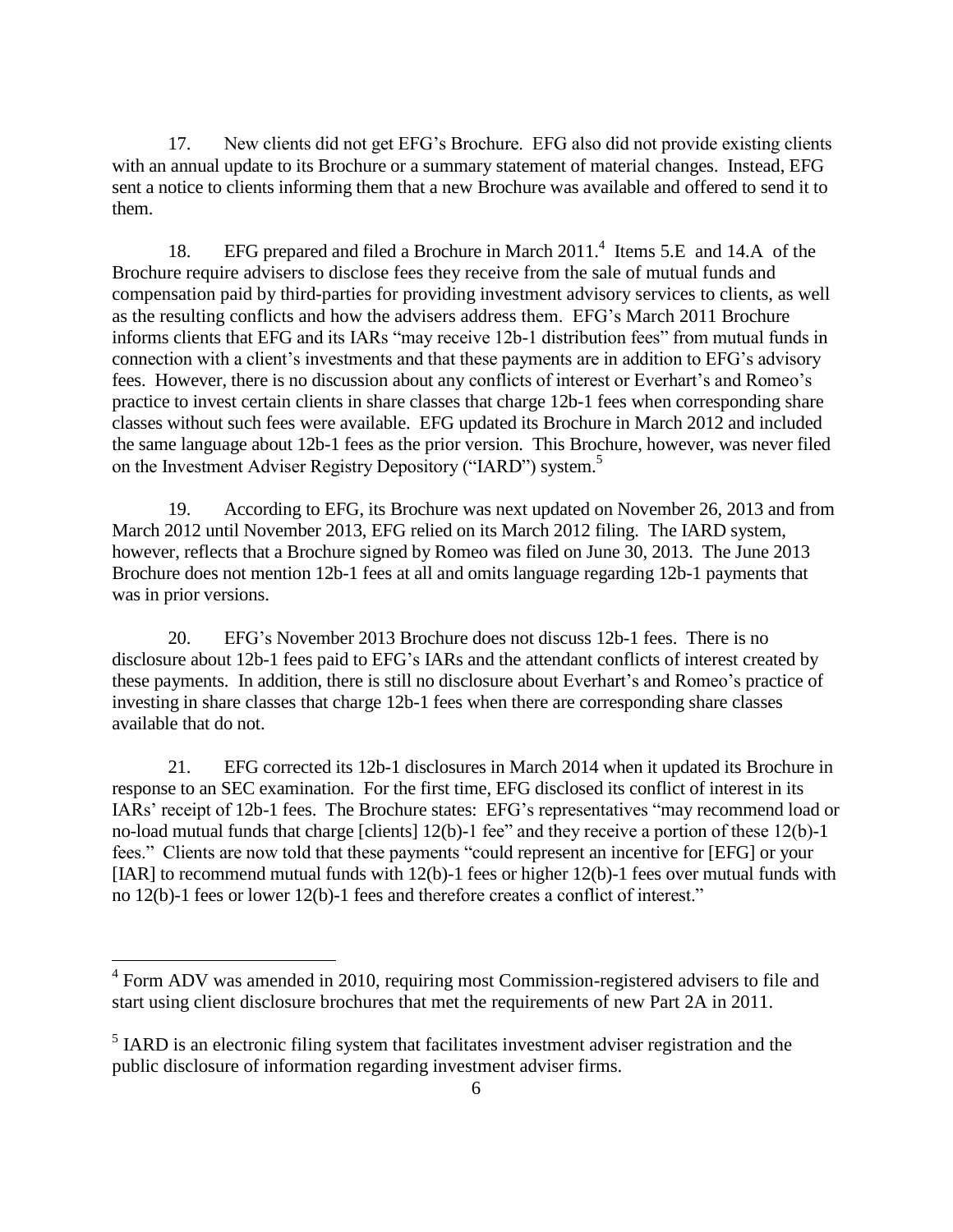## **VIOLATIONS OF LAW**

22. Section 206(2) of the Advisers Act makes it unlawful for an adviser to use means or instrumentality of interstate commerce to engage in any transaction, practice, or course of business that operates as a fraud or deceit upon any client or prospective client. Scienter is not required to establish a violation of Section 206(2), but rather may rest on a finding of negligence. *SEC v. Steadman*, 967 F.2d 636, 643 n.5 (D.C. Cir. 1992) (citing *SEC v. Capital Gains Research Bureau, Inc.*, 375 U.S. 180, 194-95 (1963)). As a result of the conduct described above, EFG, Everhart, and Romeo willfully violated Section 206(2).

23. Section 207 of the Advisers Act, among other things, makes it unlawful for a person "willfully to omit to state … material fact[s]" in registration applications and reports filed with the Commission. As a result of the conduct described above, EFG and Romeo willfully violated Section 207 of the Advisers Act.

24. Section 206(4) of the Advisers Act makes it "unlawful for any investment adviser … to engage in any act, practice, or course of business which is fraudulent, deceptive, or manipulative." Rule 206(4)-7 under the Advisers Act requires registered investment advisers to, among other things, "[r]eview, no less frequently than annually, the adequacy" of written "policies and procedures, reasonably designed to prevent violation" of the Advisers Act and its rules. As a result of the conduct described above, EFG willfully violated Section 206(4) of the Advisers Act and Rule 206(4)-7 thereunder and Everhart caused these violations by EFG.

25. Section 204 of the Advisers Act requires investment advisers to "make and disseminate" reports as the Commission, by rule, may prescribe as necessary or appropriate in the public interest or for the protection of investors. Rule 204-3 of the Advisers Act requires registered investment advisers to "deliver a brochure and one or more brochure supplements to each client or prospective client that contains all information required by Part 2 of Form ADV." Advisers Act Rule 204-3(a). For new clients, advisers must deliver its current brochure "before or at the time" the adviser enters into an advisory agreement with the client. Advisers Act Rule 204-3(b)(1). And, as part of the annual amendment process, Rule 204-3(b)(2) requires that if there are material changes to the Brochure, the adviser must deliver either a "current brochure" or a summary of these changes and "an offer" to provide clients a copy of the Brochure. As a result of the conduct described above, EFG willfully violated Section 204 of the Advisers Act and Rules 204-3(a) and 204-3(b)(1) and (2) thereunder and Everhart and Romeo caused these violations by EFG.

<sup>&</sup>lt;sup>6</sup> A willful violation of the securities laws means merely "that the person charged with the duty knows what he is doing.'" *Wonsover v. SEC*, 205 F.3d 408, 414 (D.C. Cir. 2000) (quoting *Hughes v. SEC*, 174 F.2d 969, 977 (D.C. Cir. 1949)). There is no requirement that the actor "'also be aware that he is violating one of the Rules or Acts.'" *Id.* (quoting *Gearhart & Otis, Inc. v. SEC*, 348 F.2d 798, 803 (D.C. Cir. 1965)).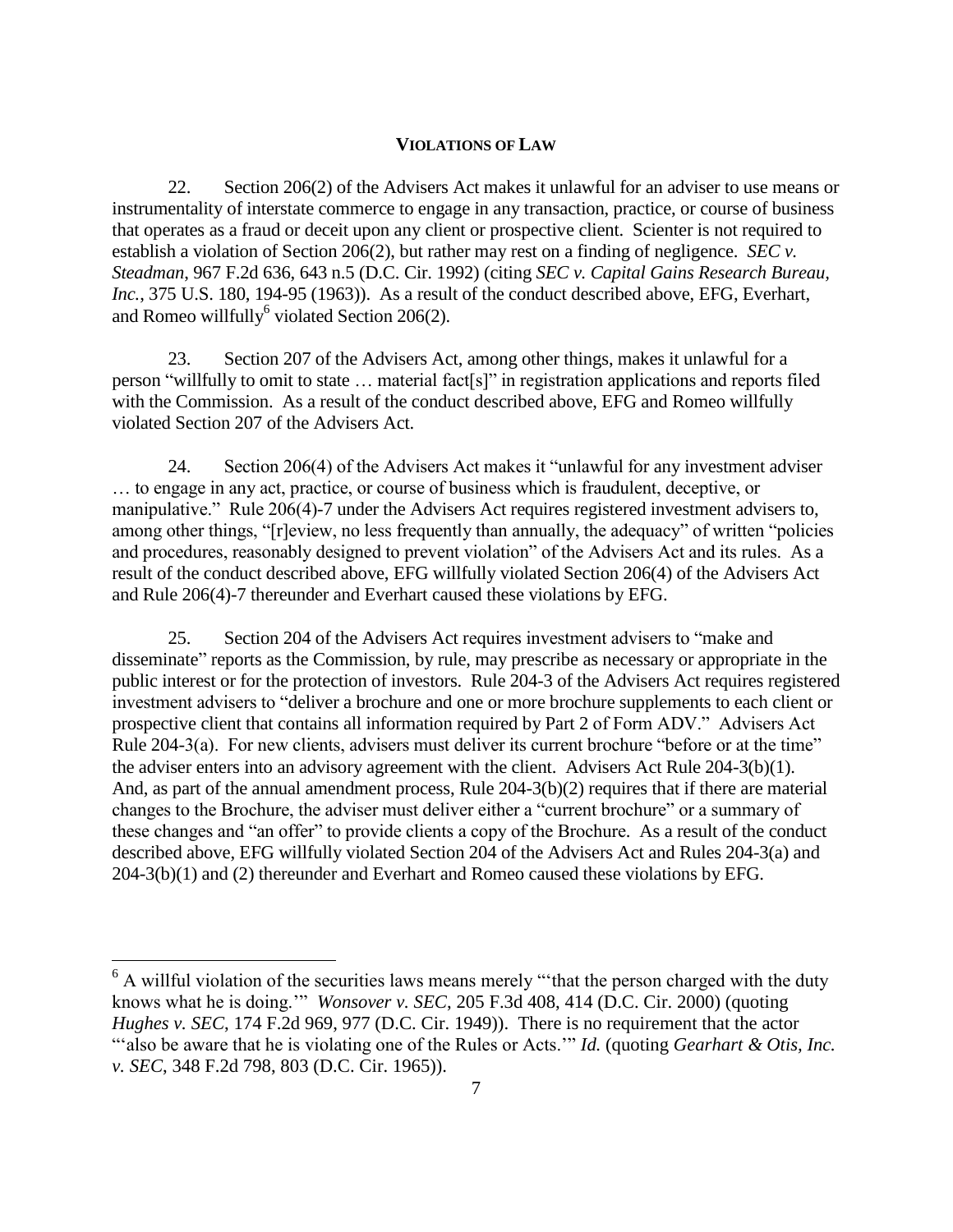#### **RESPONDENTS' REMEDIAL EFFORTS**

26. In determining to accept the Offers, the Commission considered remedial acts promptly undertaken by Respondents and cooperation afforded the Commission staff.

#### **UNDERTAKINGS**

Respondent EFG has undertaken to:

27. Independent Compliance Consultant. With respect to the retention of an independent compliance consultant, EFG has agreed to the following undertakings:

a. EFG shall retain, within ninety (90) days of the entry of this Order, the services of an independent compliance consultant (the "Independent Consultant") that is not unacceptable to the Commission staff. The Independent Consultant's compensation and expenses shall be borne exclusively by EFG.

b. EFG shall provide to the Commission staff, within ninety (90) days of the entry of this Order, a copy of the engagement letter detailing the Independent Consultant's responsibilities, which shall include comprehensive compliance reviews as described below in this Order. EFG shall require that the Independent Consultant conduct by the end of the fourth quarter of 2016 and again at the end of the fourth quarter of 2017 a comprehensive review of EFG's supervisory, compliance, and other policies and procedures reasonably designed to prevent violations of the federal securities laws by EFG and its employees.

c. EFG shall require that, within forty-five (45) days from the end of the applicable quarterly period, the Independent Consultant shall submit a written and detailed report of its findings to EFG and to the Commission staff (the "Report"). EFG shall require that each Report include a description of the review performed, the names of the individuals who performed the review, the conclusions reached, the Independent Consultant's recommendations for changes in or improvements to EFG's policies and procedures and/or disclosures to clients, and a procedure for implementing the recommended changes in or improvements to EFG's policies and procedures and/or disclosures.

d. EFG shall adopt all recommendations contained in each Report within sixty (60) days of the applicable Report; provided, however, that within forty-five (45) days after the date of the applicable Report, EFG shall in writing advise the Independent Consultant and the Commission staff of any recommendations that EFG considers to be unduly burdensome, impractical, or inappropriate. With respect to any recommendation that EFG considers unduly burdensome, impractical or inappropriate, EFG need not adopt that recommendation at that time but shall propose in writing an alternative policy, procedure or system designed to achieve the same objective or purpose.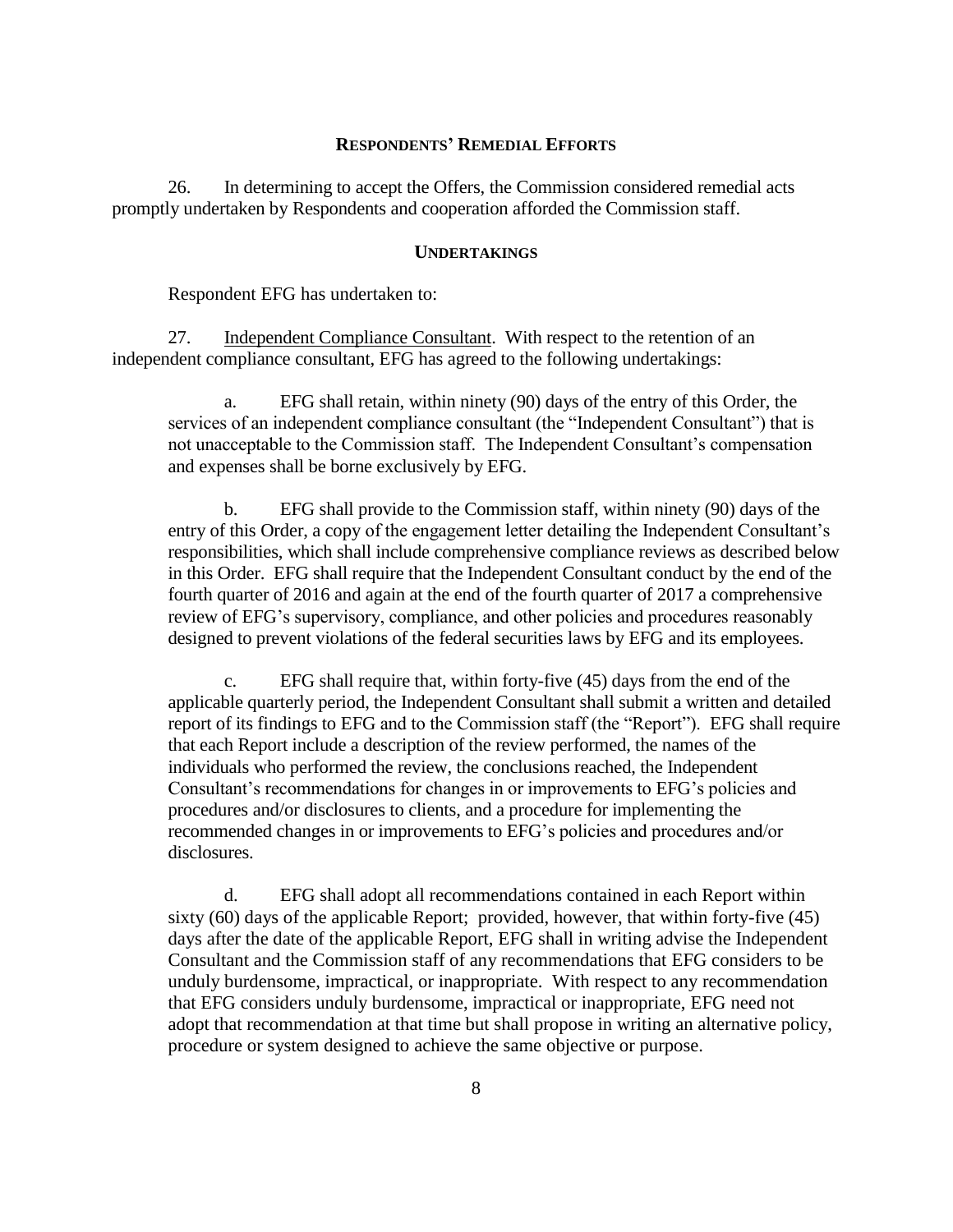e. As to any recommendation with respect to EFG's policies and procedures on which EFG and the Independent Consultant do not agree, EFG and the Independent Consultant shall attempt in good faith to reach an agreement within sixty (60) days after the date of the applicable Report. Within fifteen (15) days after the conclusion of the discussion and evaluation by EFG and the Independent Consultant, EFG shall require that the Independent Consultant inform EFG and the Commission staff in writing of the Independent Consultant's final determination concerning any recommendation that EFG considers to be unduly burdensome, impractical, or inappropriate. EFG shall abide by the determinations of the Independent Consultant and, within sixty (60) days after final agreement between EFG and the Independent Consultant or final determination by the Independent Consultant, whichever occurs first, EFG shall adopt and implement all of the recommendations that the Independent Consultant deems appropriate.

f. Within ninety (90) days of EFG's adoption of all of the recommendations in a Report that the Independent Consultant deems appropriate, as determined pursuant to the procedures set forth herein, EFG shall certify in writing to the Independent Consultant and the Commission staff that EFG has adopted and implemented all of the Independent Consultant's recommendations in the applicable Report. Unless otherwise directed by the Commission staff, all Reports, certifications, and other documents required to be provided to the Commission staff shall be sent to Paul Montoya, Assistant Regional Director, Asset Management Unit, Chicago Regional Office, Securities and Exchange Commission, 175 W. Jackson Blvd., Suite 900, Chicago, IL, 60604, or such other address as the Commission staff may provide.

g. EFG shall cooperate fully with the Independent Consultant and shall provide the Independent Consultant with access to such of its files, books, records, and personnel as are reasonably requested by the Independent Consultant for review.

- h. To ensure the independence of the Independent Consultant, EFG:
	- (1) Shall not have the authority to terminate the Independent Consultant or substitute another independent compliance consultant for the initial Independent Consultant, without the prior written approval of the Commission staff; and
	- (2) Shall compensate the Independent Consultant and persons engaged to assist the Independent Consultant for services rendered pursuant to this Order at their reasonable and customary rates.

i. EFG shall require the Independent Consultant to enter into an agreement that provides that for the period of engagement and for a period of two (2) years from completion of the engagement, the Independent Consultant shall not enter into any employment, consultant, attorney-client, auditing or other professional relationship with EFG, or any of its present or former affiliates, directors, officers, employees, or agents acting in their capacity as such. The agreement will also provide that the Independent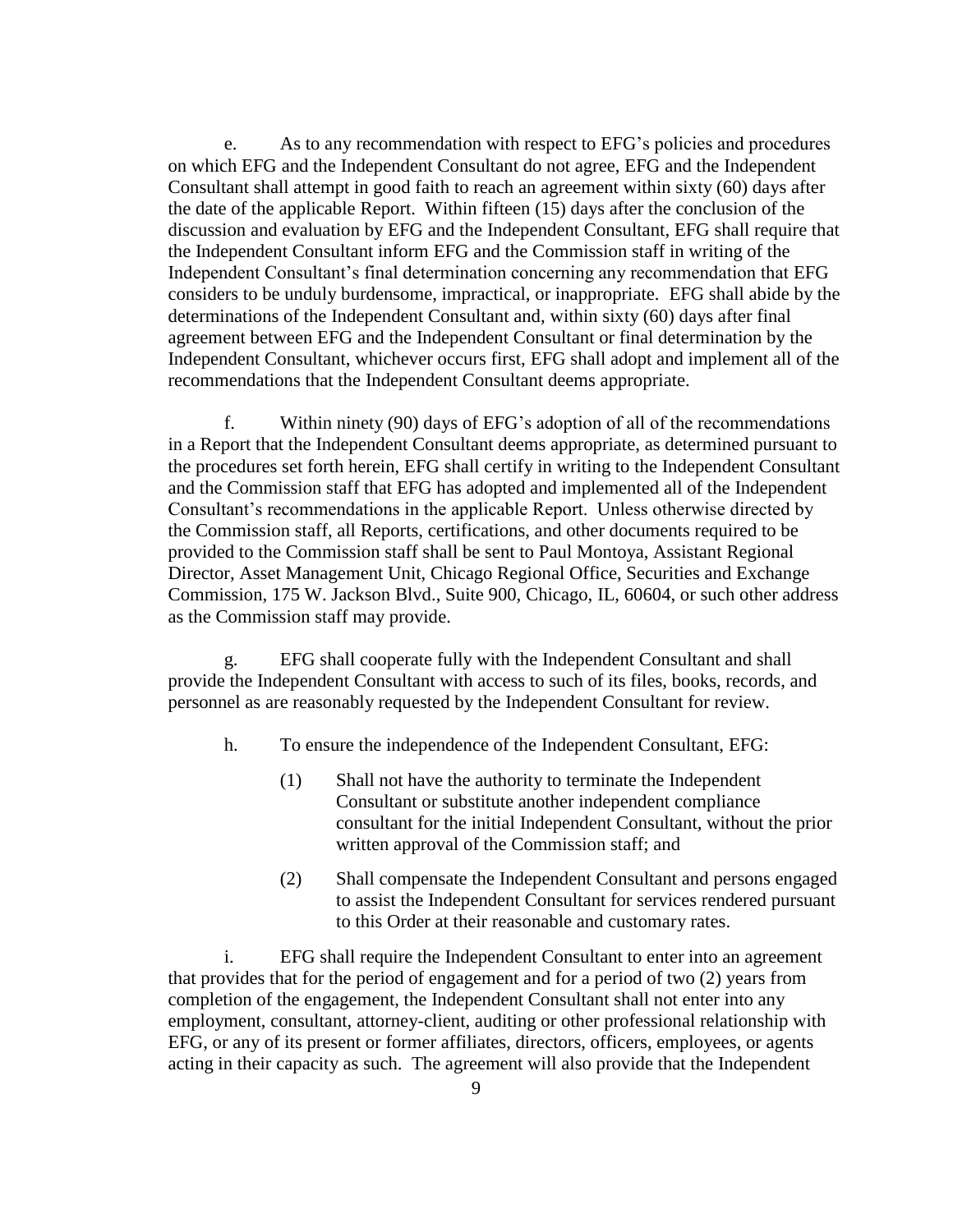Consultant will require that any firm with which the Independent Consultant is affiliated or of which the Independent Consultant is a member, and any person engaged to assist the Independent Consultant in the performance of the Independent Consultant's duties under this Order shall not, without prior written consent of the Commission staff, enter into any employment, consultant, attorney-client, auditing or other professional relationship with EFG, or any of its present or former affiliates, directors, officers, employees, or agents acting in their capacity as such for the period of the engagement and for a period of two (2) years after the engagement.

28. Recordkeeping. EFG shall preserve for a period of not less than six (6) years from the end of the fiscal year last used, the first two (2) years in an easily accessible place, any record of EFG's compliance with the undertakings set forth in this Order.

29. Separation of Chief Compliance Officer From Other Officer Positions. Within thirty (30) days of the entry of this Order, EFG shall designate someone other than Everhart and Romeo to be its Chief Compliance Officer. Given the particular conduct described herein, for a period of five (5) years from the entry of this Order, the person EFG designates as Chief Compliance Officer shall not simultaneously hold any other officer position at EFG while serving as Chief Compliance Officer.

30. Compliance Training. Within one year of entry of this Order, EFG shall require its Chief Compliance Officer to complete thirty (30) hours of compliance training relating to the Advisers Act.

31. Notice to Advisory Clients. Within thirty (30) days of the entry of this Order, EFG shall provide a copy of the Order to each of EFG's existing advisory clients as of the entry of this Order via mail, e-mail, or such other method as may be acceptable to the Commission staff, together with a cover letter in a form not unacceptable to the Commission staff. For a period of one (1) year from the entry of this Order, EFG shall provide a copy of the Order to all of its prospective clients.

32. Deadlines. For good cause shown, the Commission staff may extend any of the procedural dates relating to the undertakings. Deadlines for procedural dates shall be counted in calendar days, except that if the last day falls on a weekend or federal holiday, the next business day shall be considered to be the last day.

33. Certifications of Compliance by Respondents. EFG shall certify, in writing, compliance with its undertakings set forth above. The certification shall identify the undertakings, provide written evidence of compliance in the form of a narrative, and be supported by exhibits sufficient to demonstrate compliance. The Commission staff may make reasonable requests for further evidence of compliance, and EFG agrees to provide such evidence. The certification and supporting material shall be submitted to Paul Montoya, Assistant Regional Director, Asset Management Unit, Chicago Regional Office, Securities and Exchange Commission, 175 W.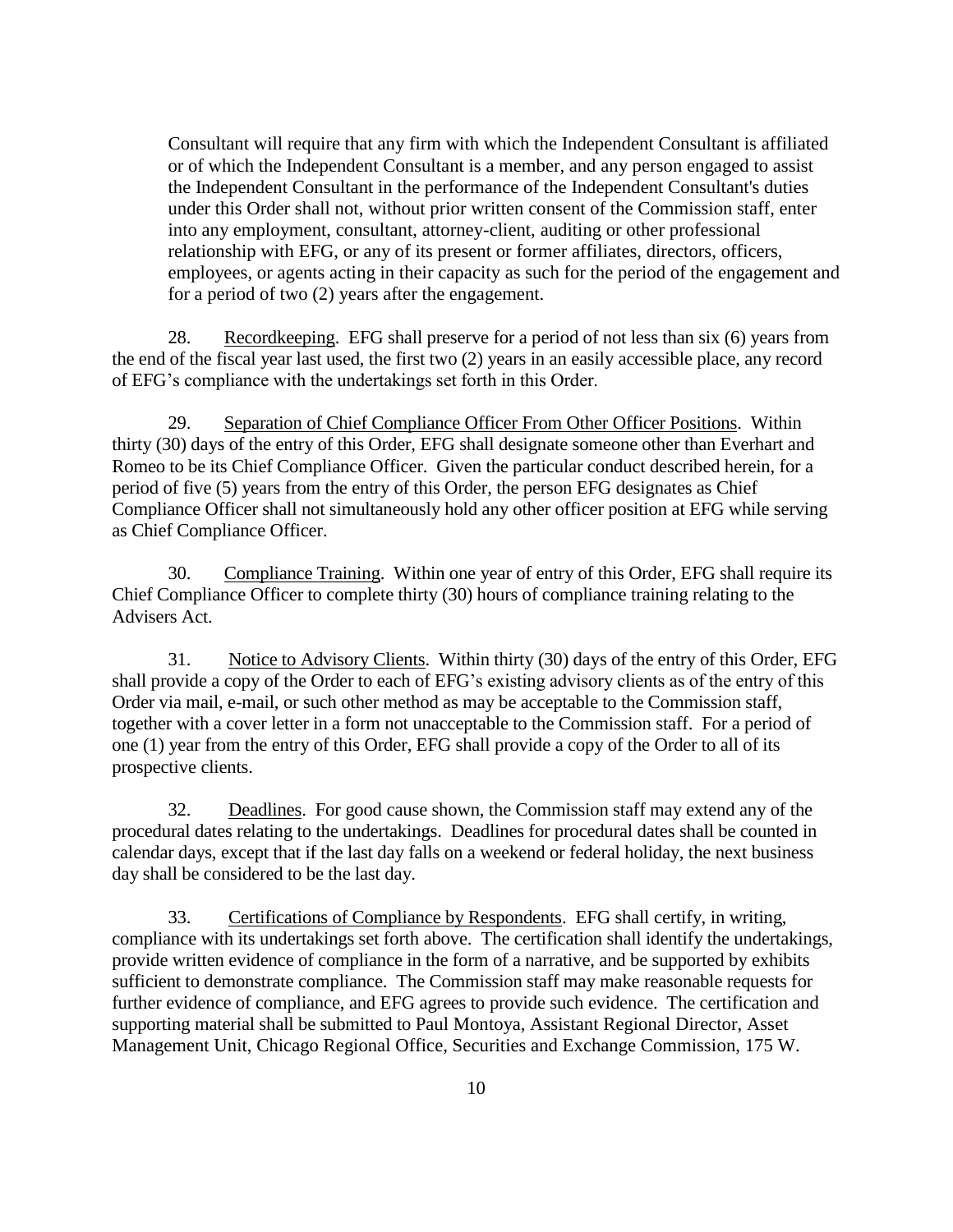Jackson Blvd., Suite 900, Chicago, IL, 60604, or such other address as the Commission staff may provide, with a copy to the Office of Chief Counsel of the Enforcement Division, 100 F Street, NE Washington, DC 20549, no later than sixty (60) days from the date of the completion of the undertakings.

#### **IV.**

In view of the foregoing, the Commission deems it appropriate and in the public interest to impose the sanctions agreed to in Respondents' Offers.

Accordingly, pursuant to Sections 203(e), 203(f) and 203(k) of the Advisers Act and Section 15(b)(6) of the Exchange Act, it is hereby ORDERED that:

A. Respondent EFG cease and desist from committing or causing any violations and any future violations of Sections 204, 206(2), 206(4), and 207 of the Advisers Act and Rules 204- 3(a), 204-3(b)(1) and (2), and 206(4)-7 thereunder.

B. Respondent Everhart cease and desist from committing or causing any violations and any future violations of Sections 204, 206(2), and 206(4) of the Advisers Act and Rules 204- 3(a), 204-3(b)(1) and (2), and 206(4)-7 thereunder.

C. Respondent Romeo cease and desist from committing or causing any violations and any future violations of Sections 204, 206(2), 207 of the Advisers Act and Rules 204-3(a) and 204-  $3(b)(1)$  and  $(2)$  thereunder.

D. Respondents EFG, Everhart, and Romeo are censured.

E. Respondent EFG shall comply with the undertakings enumerated in Section III, paragraphs 27 to 33 above.

F. Respondents EFG, Everhart, and Romeo on a joint and several basis shall, within fourteen (14) days of the entry of this Order, pay total disgorgement of \$201,985.66 and prejudgment interest of \$23,422.66 to the Commission for transfer to the general fund of the United States Treasury, subject to Exchange Act Section  $21F(g)(3)$ . If timely payment is not made, additional interest shall accrue pursuant to SEC Rule of Practice 600. Payment must be made in one of the following ways:

- (1) Respondents may transmit payment electronically to the Commission, which will provide detailed ACH transfer/Fedwire instructions upon request;
- (2) Respondents may make direct payment from a bank account via Pay.gov through the SEC website at http://www.sec.gov/about/offices/ofm.htm; or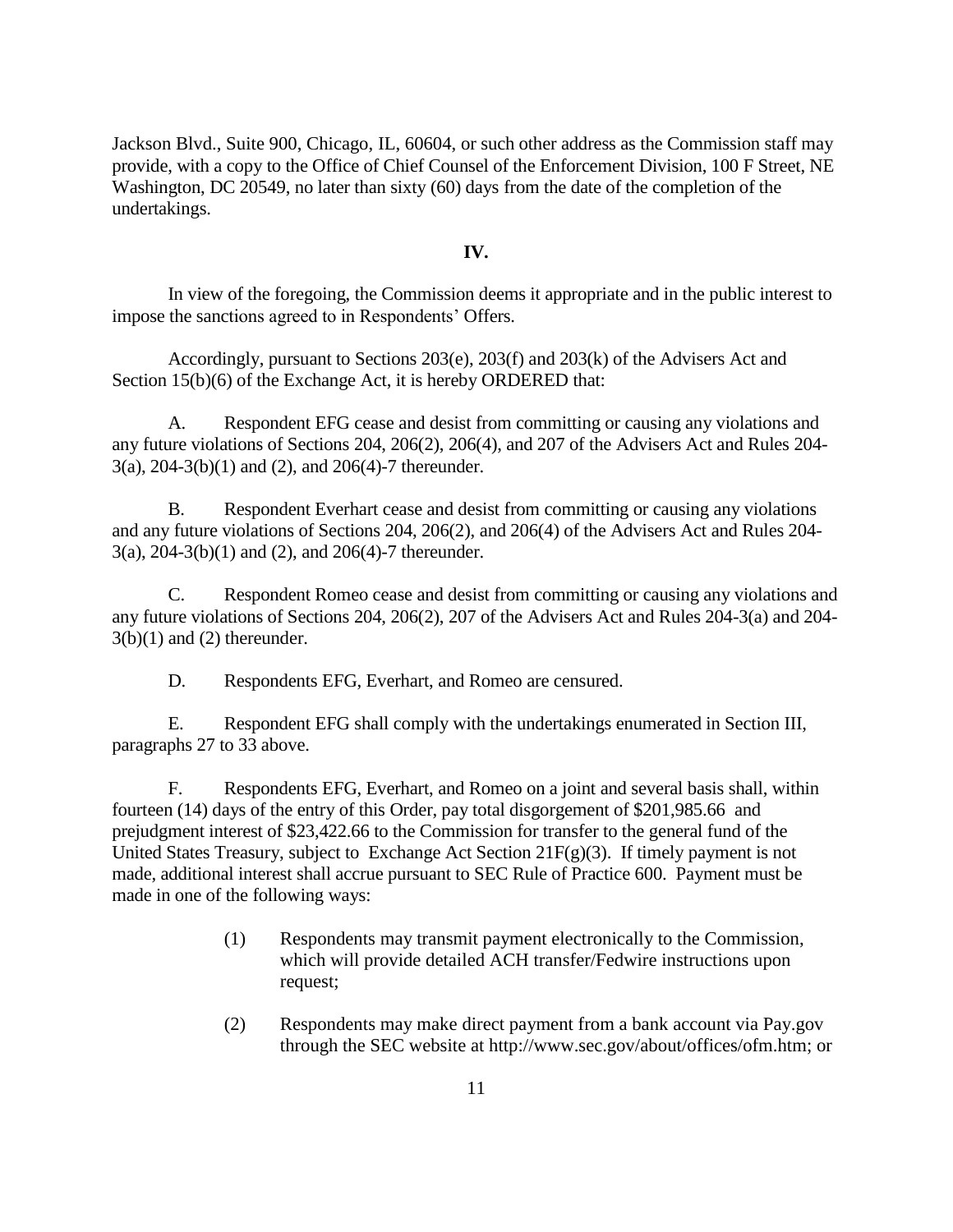(3) Respondents may pay by certified check, bank cashier's check, or United States postal money order, made payable to the Securities and Exchange Commission and hand-delivered or mailed to:

Enterprise Services Center Accounts Receivable Branch HQ Bldg., Room 181, AMZ-341 6500 South MacArthur Boulevard Oklahoma City, OK 73169

Payments by check or money order must be accompanied by a cover letter identifying EFG, Everhart, and Romeo as Respondents in these proceedings, and the file number of these proceedings; a copy of the cover letter and check or money order must be sent to Paul Montoya, Assistant Regional Director, Asset Management Unit, Chicago Regional Office, Securities and Exchange Commission, 175 W. Jackson Blvd., Suite 900, Chicago, IL, 60604.

G. Respondent EFG shall, within fourteen (14) days of the entry of this Order, pay a civil penalty in the total amount of \$80,000 to the Commission to the Commission for transfer to the general fund of the United States Treasury, subject to Exchange Act Section 21F(g)(3) . If timely payment is not made, additional interest shall accrue pursuant to 31 U.S.C. 3717. Payment must be made in one of the following ways:

- (1) Respondent EFG may transmit payment electronically to the Commission, which will provide detailed ACH transfer/Fedwire instructions upon request;
- (2) Respondent EFG may make direct payment from a bank account via Pay.gov through the SEC website at http://www.sec.gov/about/offices/ofm.htm; or
- (3) Respondent EFG may pay by certified check, bank cashier's check, or United States postal money order, made payable to the Securities and Exchange Commission and hand-delivered or mailed to:

Enterprise Services Center Accounts Receivable Branch HQ Bldg., Room 181, AMZ-341 6500 South MacArthur Boulevard Oklahoma City, OK 73169

Payments by check or money order must be accompanied by a cover letter identifying EFG as a Respondent in these proceedings, and the file number of these proceedings; a copy of the cover letter and check or money order must be sent to Paul Montoya, Assistant Regional Director,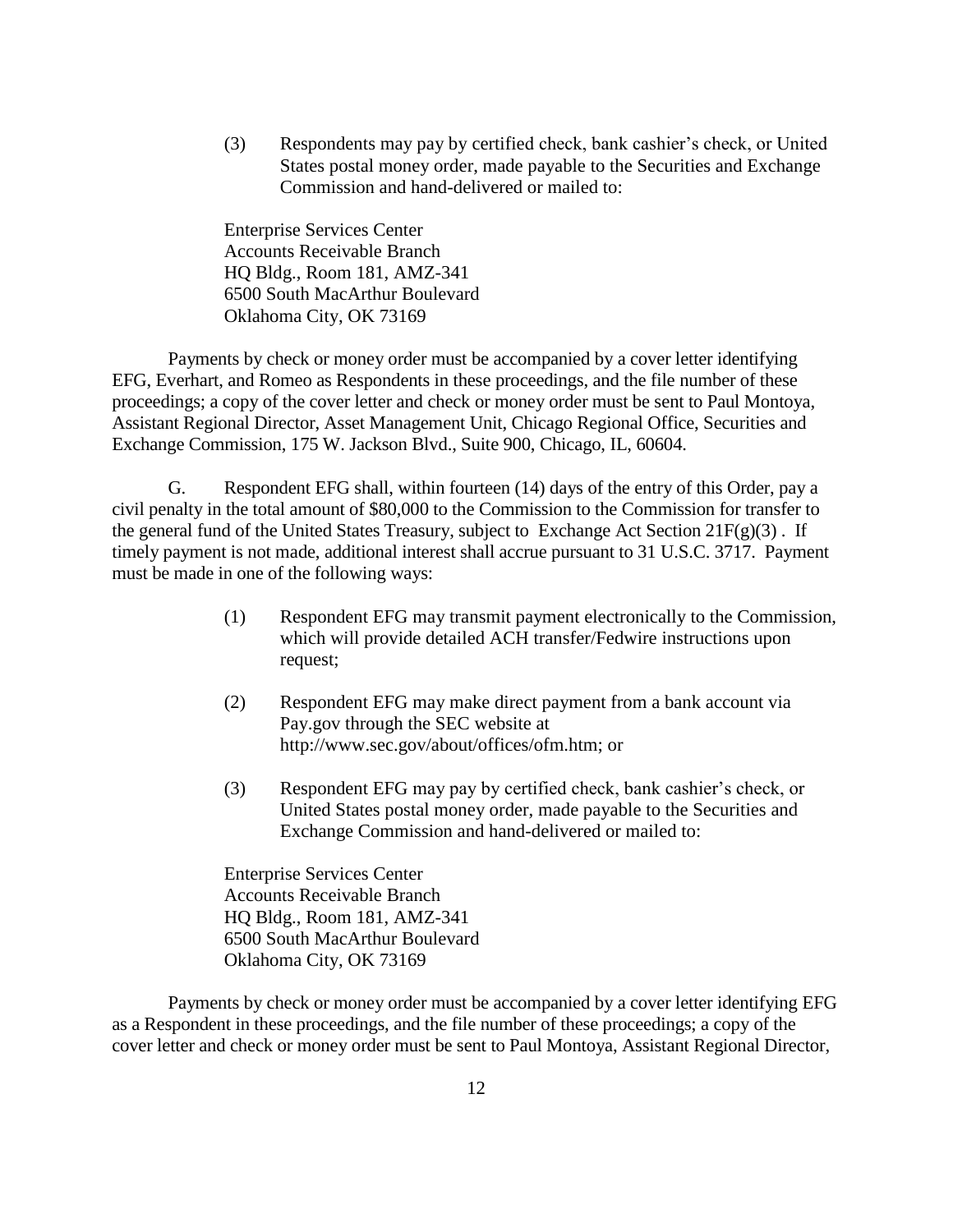Asset Management Unit, Chicago Regional Office, Securities and Exchange Commission, 175 W. Jackson Blvd., Suite 900, Chicago, IL, 60604.

H. Respondent Everhart shall, within fourteen (14) days of the entry of this Order, pay a civil penalty in the total amount of \$40,000 to the Commission to the Commission for transfer to the general fund of the United States Treasury, subject to Exchange Act Section  $21F(g)(3)$ . If timely payment is not made, additional interest shall accrue pursuant to 31 U.S.C. 3717. Payment must be made in one of the following ways:

- (1) Respondent Everhart may transmit payment electronically to the Commission, which will provide detailed ACH transfer/Fedwire instructions upon request;
- (2) Respondent Everhart may make direct payment from a bank account via Pay.gov through the SEC website at http://www.sec.gov/about/offices/ofm.htm; or
- (3) Respondent Everhart may pay by certified check, bank cashier's check, or United States postal money order, made payable to the Securities and Exchange Commission and hand-delivered or mailed to:

Enterprise Services Center Accounts Receivable Branch HQ Bldg., Room 181, AMZ-341 6500 South MacArthur Boulevard Oklahoma City, OK 73169

Payments by check or money order must be accompanied by a cover letter identifying Everhart as a Respondent in these proceedings, and the file number of these proceedings; a copy of the cover letter and check or money order must be sent to Paul Montoya, Assistant Regional Director, Asset Management Unit, Chicago Regional Office, Securities and Exchange Commission, 175 W. Jackson Blvd., Suite 900, Chicago, IL, 60604.

I. Respondent Romeo shall, within fourteen (14) days of the entry of this Order, pay a civil penalty in the total amount of \$20,000 to the Commission. If timely payment is not made, additional interest shall accrue pursuant to 31 U.S.C. 3717. Payment must be made in one of the following ways:

> (1) Respondent Romeo may transmit payment electronically to the Commission, which will provide detailed ACH transfer/Fedwire instructions upon request;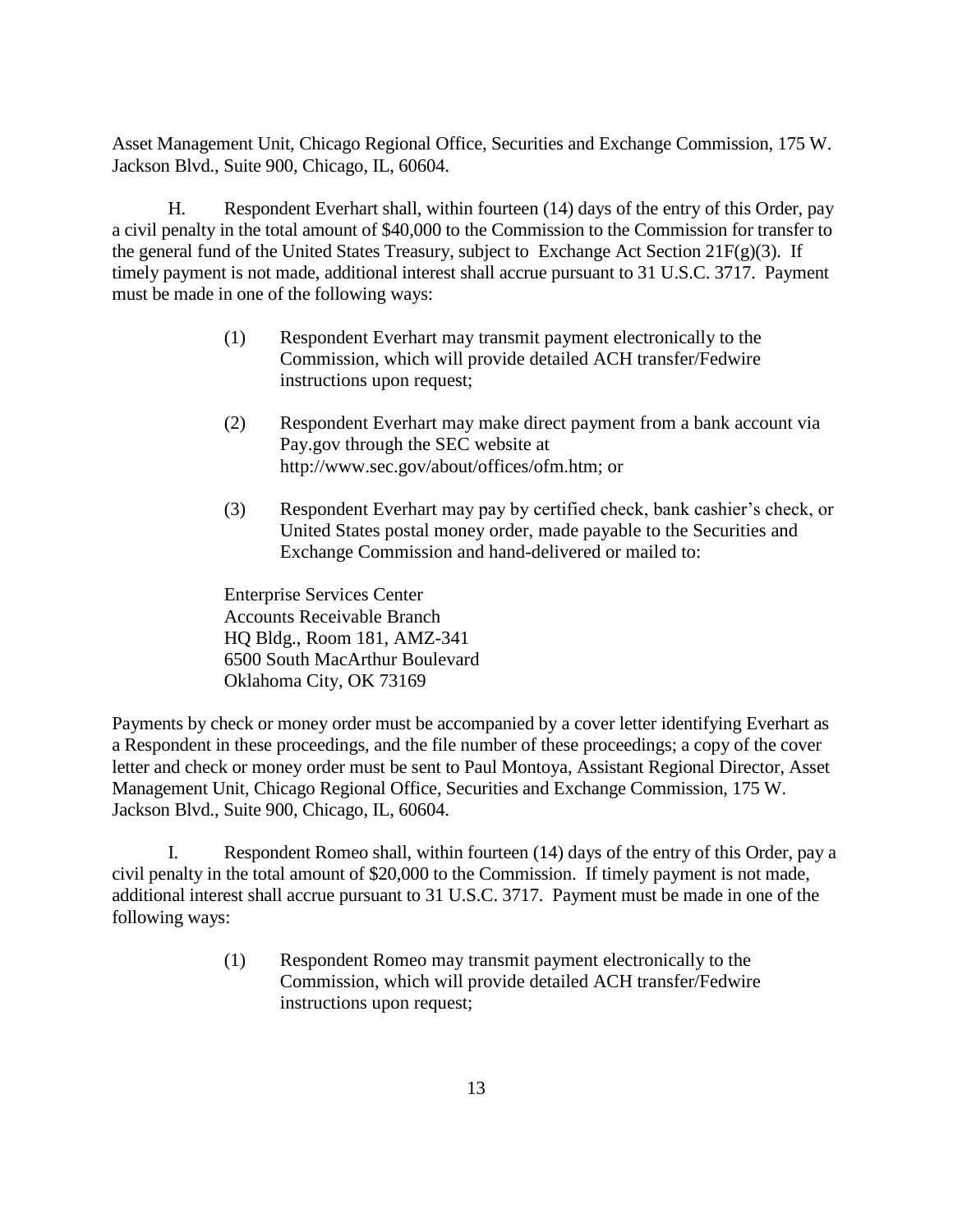- (2) Respondent Romeo may make direct payment from a bank account via Pay.gov through the SEC website at http://www.sec.gov/about/offices/ofm.htm; or
- (3) Respondent Romeo may pay by certified check, bank cashier's check, or United States postal money order, made payable to the Securities and Exchange Commission and hand-delivered or mailed to:

Enterprise Services Center Accounts Receivable Branch HQ Bldg., Room 181, AMZ-341 6500 South MacArthur Boulevard Oklahoma City, OK 73169

Payments by check or money order must be accompanied by a cover letter identifying Romeo as a Respondent in these proceedings, and the file number of these proceedings; a copy of the cover letter and check or money order must be sent to Paul Montoya, Assistant Regional Director, Asset Management Unit, Chicago Regional Office, Securities and Exchange Commission, 175 W. Jackson Blvd., Suite 900, Chicago, IL, 60604.

J. Amounts ordered to be paid as civil money penalties pursuant to this Order shall be treated as penalties paid to the government for all purposes, including all tax purposes. To preserve the deterrent effect of the civil penalty, Respondents agree that in any Related Investor Action, they shall not argue that they are entitled to, nor shall they benefit by, offset or reduction of any award of compensatory damages by the amount of any part of Respondent's payment of a civil penalty in this action ("Penalty Offset"). If the court in any Related Investor Action grants such a Penalty Offset, Respondents agree that they shall, within 30 days after entry of a final order granting the Penalty Offset, notify the Commission's counsel in this action and pay the amount of the Penalty Offset to the Securities and Exchange Commission. Such a payment shall not be deemed an additional civil penalty and shall not be deemed to change the amount of the civil penalty imposed in this proceeding. For purposes of this paragraph, a "Related Investor Action" means a private damages action brought against Respondent by or on behalf of one or more investors based on substantially the same facts as alleged in the Order instituted by the Commission in this proceeding.

## **V.**

It is further Ordered that, solely for purposes of exceptions to discharge set forth in Section 523 of the Bankruptcy Code, 11 U.S.C. §523, the findings in this Order are true and admitted by Respondents Everhart and Romeo, and further, any debt for disgorgement, prejudgment interest, civil penalty or other amounts due by Respondents Everhart and Romeo under this Order or any other judgment, order, consent order, decree or settlement agreement entered in connection with